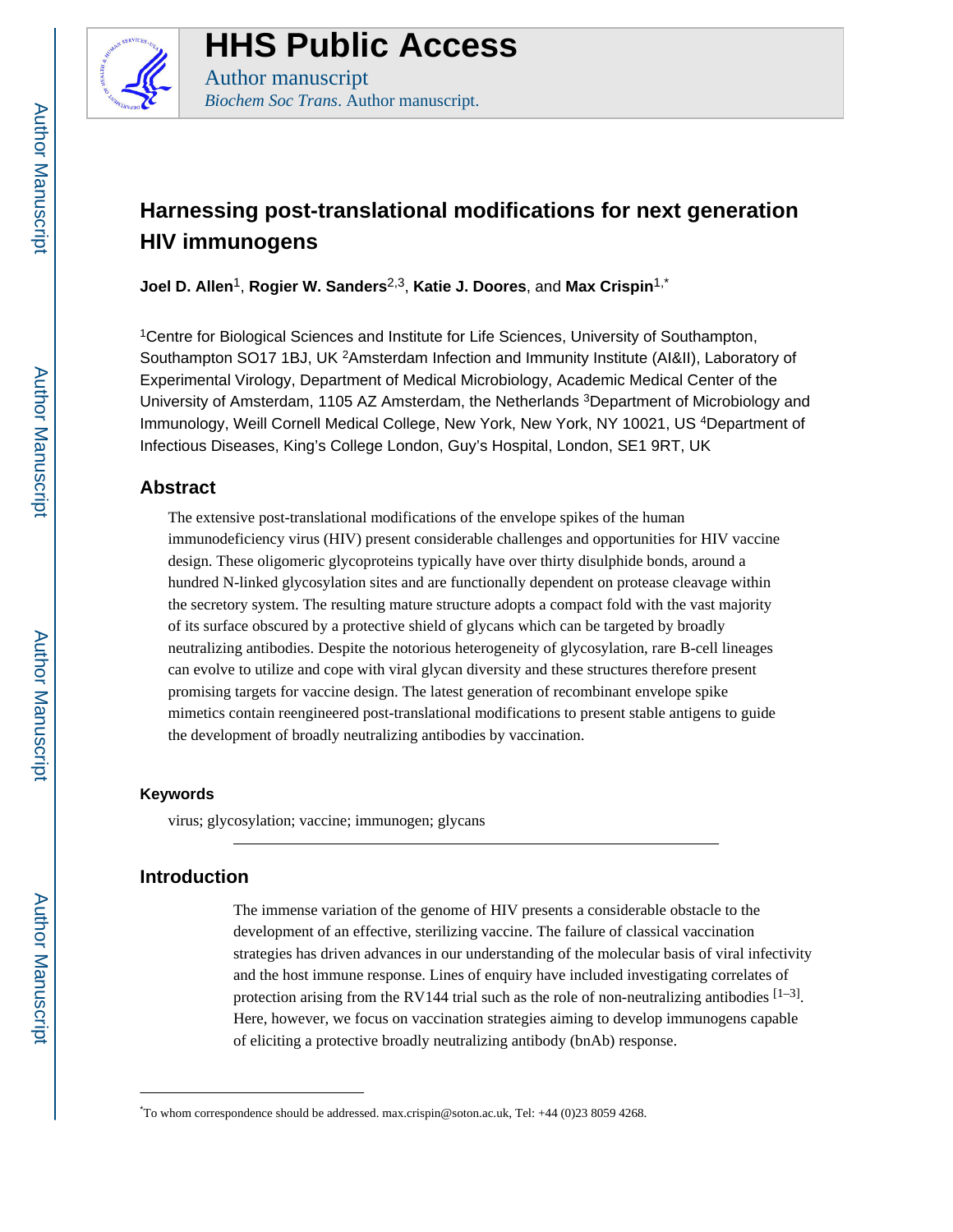Innovations towards the development of bnAb-eliciting immunogens have included the production of native-like trimers that mimic the envelope glycoprotein (Env) spikes expressed on the surface of the virion  $[4-7]$ . These soluble glycoproteins have revolutionized our understanding of the viral glycoprotein structure and have stimulated the design of new immunogens. Encouragingly, these mimetics bind to a growing number of bnAbs isolated from infected patients and they are being investigated as a platform for the next-generation of immunogens. Armed with the detailed structure of the envelope spike mimetics, detailed knowledge of the intricate network of post-translational modifications has been revealed  $[8-15]$ . Exploiting and targeting the post-translational modifications of the viral spike has enabled the design of improved immunogens that are able to elicit protective neutralizing antibodies against a narrow but growing range of viral isolates  $[16-18]$ .

### **Engineering the envelope spike**

Env is the sole viral protein expressed on the surface of the HIV virion and antibodies capable of binding the functional form of the viral spike can effectively neutralize viral infectivity  $[19-25]$ . As a class I viral fusion glycoprotein, Env consists of a trimer of heterodimers comprising gp120, which consists of five constant domains interspersed with hypervariable loops (Figure 1A), responsible for receptor recognition, and the transmembrane fusion glycoprotein, gp41. Env enables viral particle recognition of CD4+ Tcells, binding to the chemokine co-receptor, and ultimately fusion of the viral membrane with that of the target cell. To generate infectious viral particles, the viral spike must be extensively post-translationally modified by the host cell. These modifications include the formation of disulphide bonds (Figure 1B), extensive N-linked glycosylation (Figure 1C and 1D) and two proteolytic cleavage events, one after the signal peptide and the other between gp120 and gp41 (Figure 1E)<sup>[26]</sup>.

Successful attempts to recombinantly mimic the Env-based epitopes of broadly neutralizing antibodies have involved solubilizing and stabilizing glycoprotein trimers utilising posttranslational modifications and amino acid substitutions. Crucially, native-like Env trimers have been generated by the addition of a disulphide bond between gp120 and gp41 subunits and an isoleucine to proline mutation in gp41 which stabilise the prefusion conformation of Env. These immunogens are termed "SOSIPs" [5,27,28]. These stable soluble mimetics are not in themselves sufficient to generate a broad and protective immune response. Strategies to improve the breadth and potency of the antibody response has included the design of immunogens to stimulate the precursor lineage of potent bnAbs, for example by the targeted elimination of key glycans and the hyperstabilization of trimers through disulphide bond engineering [27-31].

### **Disulphides in infection and hyperstabilization**

The quaternary structure of natively folded viral spikes requires the correct formation of disulphide bonds in the mammalian secretory pathway. Slow folding events allow time for the extensive network of disulphide bonds to form and to "shuffle" using protein disulphide isomerase (PDI) to ensure the optimal disulphide bond configuration is achieved  $[32-34]$ . The correct pairing of disulphides is an essential requirement for infectious Env, as by knocking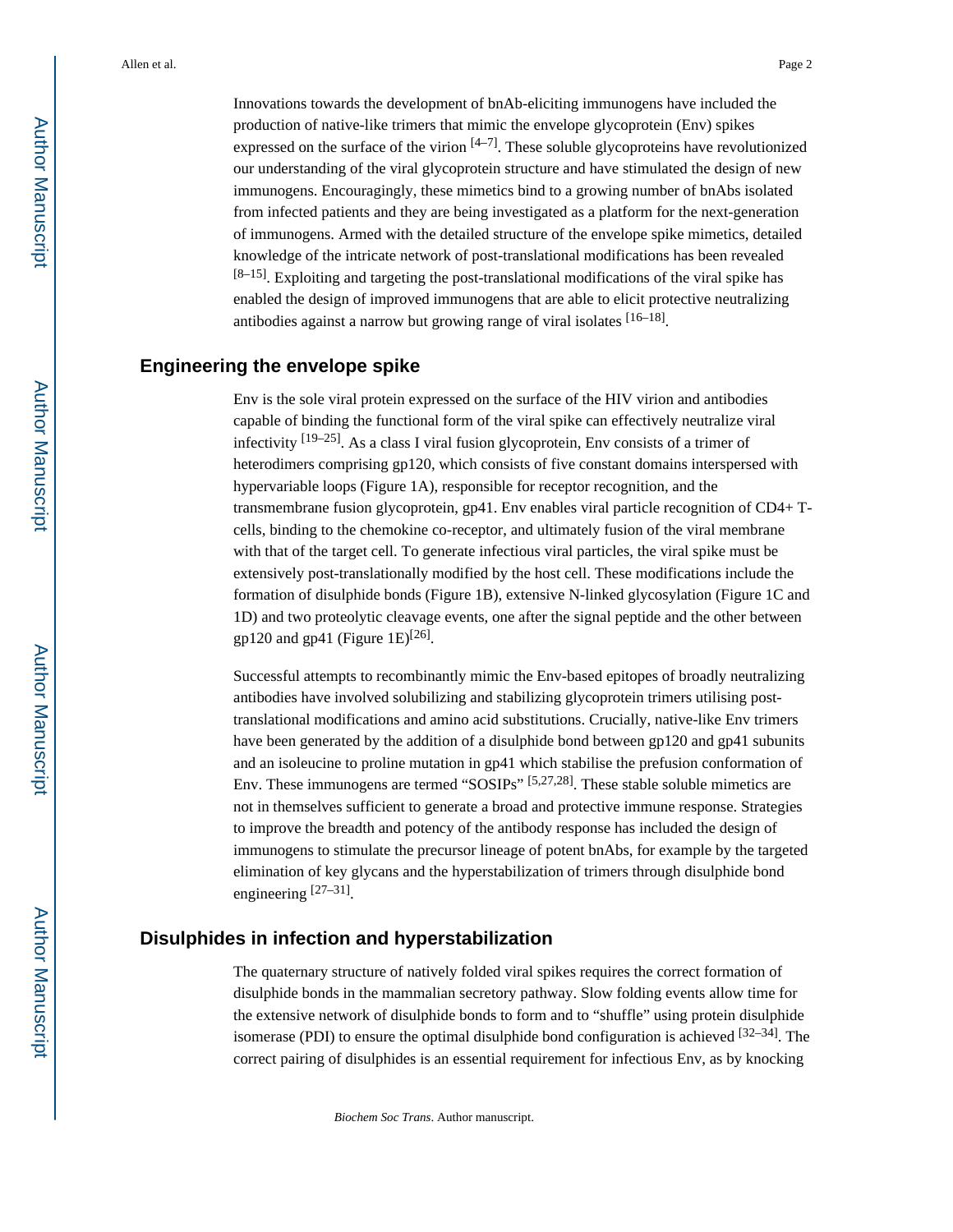out PDIs *in vitro* the resultant protein is able to bind to CD4 but not undergo the conformational changes required for membrane fusion<sup>[35]</sup>. The incorrect formation of disulphides is also promoted when viral spike mimetics remain uncleaved by furin, this not only impacts the resultant quaternary structure of the viral spike it also perturbs the glycan shield and therefore bnAb binding<sup>[36]</sup>.

With the structural characterisation by X-ray crystallography and mass spectrometry using the BG505 SOSIP.664 construct it has been possible to map the locations of the network of disulphide bonds<sup>[36,37]</sup>. As well as understanding the locations of the disulphide bonds in 3dimensional space it is also possible to utilise the biophysical analysis to design nextgeneration hyperstabilized constructs that employ additional disulphide bonds to minimise the intrinsic flexibility and instability of Env. Torrents de la Peña *et al.* describe additional mutations to the original BG505 SOSIP.664 of which the most prominent is the addition of an interprotomer gp120 disulphide bond<sup>[27]</sup>. This effectively stabilizes the trimeric Env oligomeric state and also prevents the possibility of gp120 shedding. These modifications do not impact upon previously characterised bnAb binding and do not influence other post translational modifications such as N-linked glycosylation and therefore demonstrate the ability to configure Env post-translational modifications for superior immunogen design<sup>[27]</sup>.

## **Glycan engineering of germline targeting immunogens**

In addition to their role in protein folding, the high density of N-linked glycans is thought to be driven by immune selection whereby glycans mask underlying conserved protein epitopes. This is evidenced by their accumulation during longitudinal infection and depletion during collapse of an effective adaptive immune response in late infection<sup>[38–42]</sup>. The high density of glycans means that the evolution of the glycan shield can be understood as holes being formed and being filled rather than there being a continuum of options for glycan locations<sup>[43]</sup>. This is less so in the variable loops where there is very low conservation of glycan positions (Figure 1C and 1D)<sup>[44]</sup>. One interesting consequence of the trimeric structure of the viral spike is the role of conserved glycans at the protomer interface. Presumably the interfacial glycans act to obscure important surface features and may help stabilize the trimeric structure<sup>[45]</sup>. The highly conserved N-glycan sites across the surface of Env also form epitopes for a range of bnAbs and with the characterisation of one such bnAb that is able to recognise the highly conserved N262 and N448 glycans the entire surface of Env forms bnAb epitopes<sup>[46,47]</sup>.

The conservation of potential N-linked glycan sites across the envelope spike far exceeds other regions of the envelope spike and present a robust platform for immunogen  $\text{design}^{[47,48]}$ . In addition, the high density of glycosylation and the trimeric architecture places steric restrictions on glycan processing which drives the formation of a population of under-processed oligomannose-type glycans<sup>[9,49–53]</sup>. However, the extensive heterogeneity inherent to N-linked glycan processing means that these steric constraints alone are not entirely sufficient for native-like glycosylation<sup>[49]</sup>.

The producer cell of the Env spike, either viral or recombinant, can lead to changes in glycosylation that may impact on bnAb binding. In one extreme, when the glycans of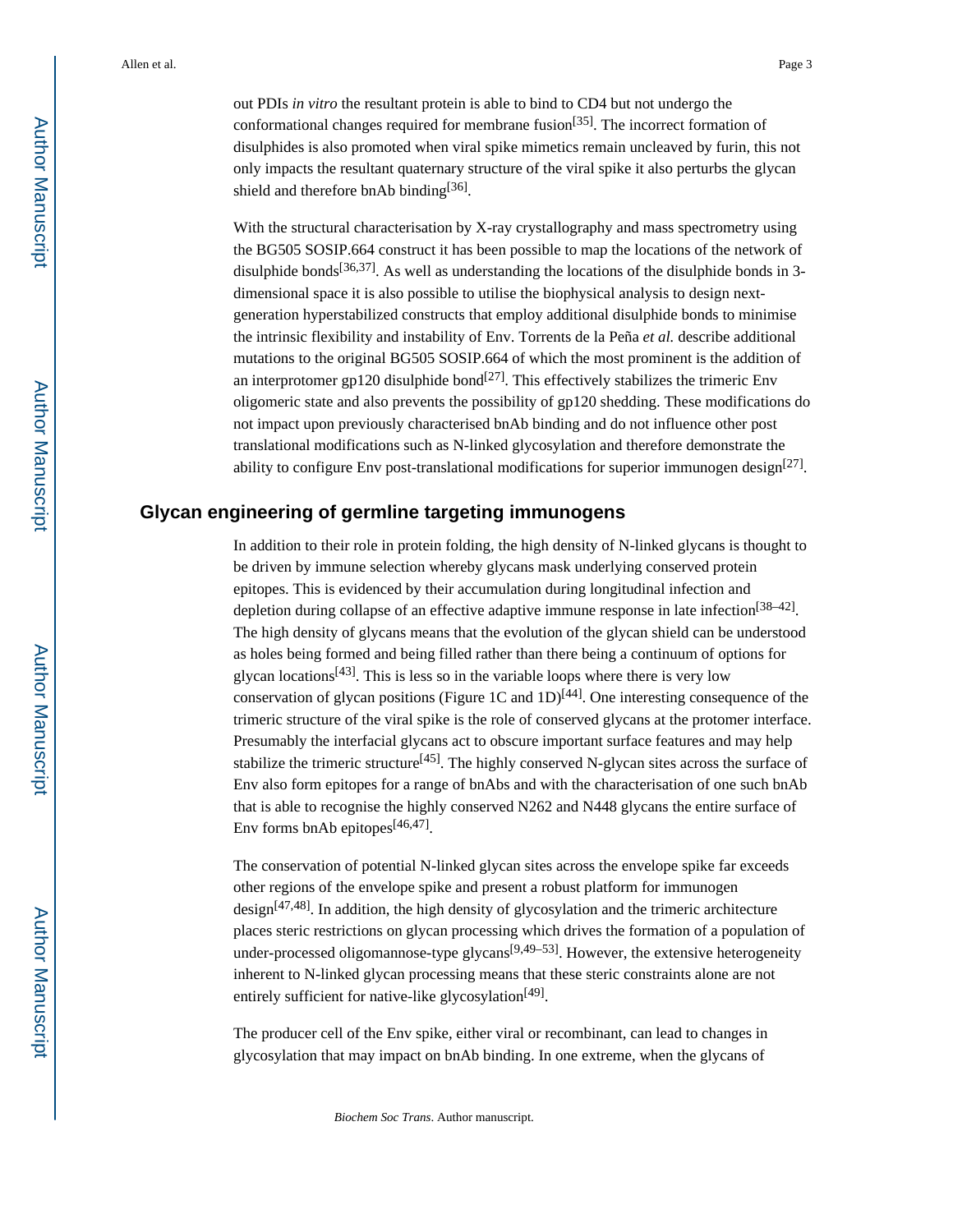macrophage-derived HIV particles are compared to those from peripheral blood mononuclear cells (PBMCs) there was a significant shift in the composition of the population of complex-type glycans with the macrophage-derived glycans exhibiting large polylactosamine structures<sup>[54]</sup>. Importantly, the viruses exhibited different sensitivities to antibody neutralization and this may be attributed to glycosylation.

Glycan heterogeneity is an important parameter when assessing recombinant Env spike mimetics. Such heterogeneity has been shown to contribute to partial neutralization by glycan-dependent bnAbs [55–57]. Encouragingly, trimeric SOSIPs exhibit native-like levels of oligomannose-type glycans. However, there will be potentially important variations in glycan structure between recombinant immunogens and their viral counterparts. For example, between PBMC and HEK293T derived gp120 there are subtle differences such as the sialic acid linkages of complex type glycans, with PBMCs presenting a larger population of α2,6 linkages. Such differences between viral and recombinant glycosylation may result in diminished presentation of potential glycan epitopes to the immune system when recombinant constructs are used as immunogens[58]. Despite this caveat, promising immunogens are being developed that exploit viral glycosylation.

Despite the broad neutralization and high affinities of bnAbs to the viral spike, few patients develop bnAb lineages before the genetic diversity of the viral spike overwhelm the immune system. The original goal of mimicking the natively glycosylated viral spike has produced strong autologous responses but have not managed to elicit broadly neutralizing antibodies in macaques<sup>[17]</sup>. The focus of immunogen design has therefore shifted and now focuses on manipulating the post-translational modifications of Env to guide the immune system to mature the rare B cell lineages of broadly neutralizing antibodies. This approach has been greatly stimulated by the observation that patients that have eventually developed a potent bnAb response often have virus missing key glycan sites<sup>[59]</sup>. Many investigators are now examining immunogens displaying glycan holes<sup>[28–31,60,61]</sup>.

One such platform is the glycan depleted trimer, termed BG505 SOSIP.v4.1-GT1 which has been designed to trigger B cells corresponding to germline PGT121 and germline VRC01. This trimer lacks 15 glycans across the viral spike and initiates antibody responses in knockin mice expressing the predicted germlines for these bnAbs $[62]$ . In addition, a comparative glycan analysis revealed that the remaining oligomannose-type glycans were largely unaffected by the glycan deletions with changes in their mannose trimming localised to regions proximal to a depleted glycan<sup>[63]</sup>. The overall integrity of the mannose patch is a promising observation and broadens the possibilities of using extensive glycan holes as a design feature of new immunogens.

It is also possible to harness the microheterogeneity of conserved glycan sites to present glycan epitopes that result in the proliferation of the rare B-cell lineages of bnAbs. In trimers derived from *env* sequences from a prolonged infection such as the clade A BG505 sequence used for BG505 SOSIP.664 the apex sites N160 and N156 display oligomannose glycans[50–52]. Andrabi *et al.* demonstrated that bnAb precursors require sialic acid to bind to the apex viral spike and that Env sequences derived from early infection appear to have sialic acid glycans at N160 and N156<sup>[64]</sup>. Although the bnAb precursors require sialic acid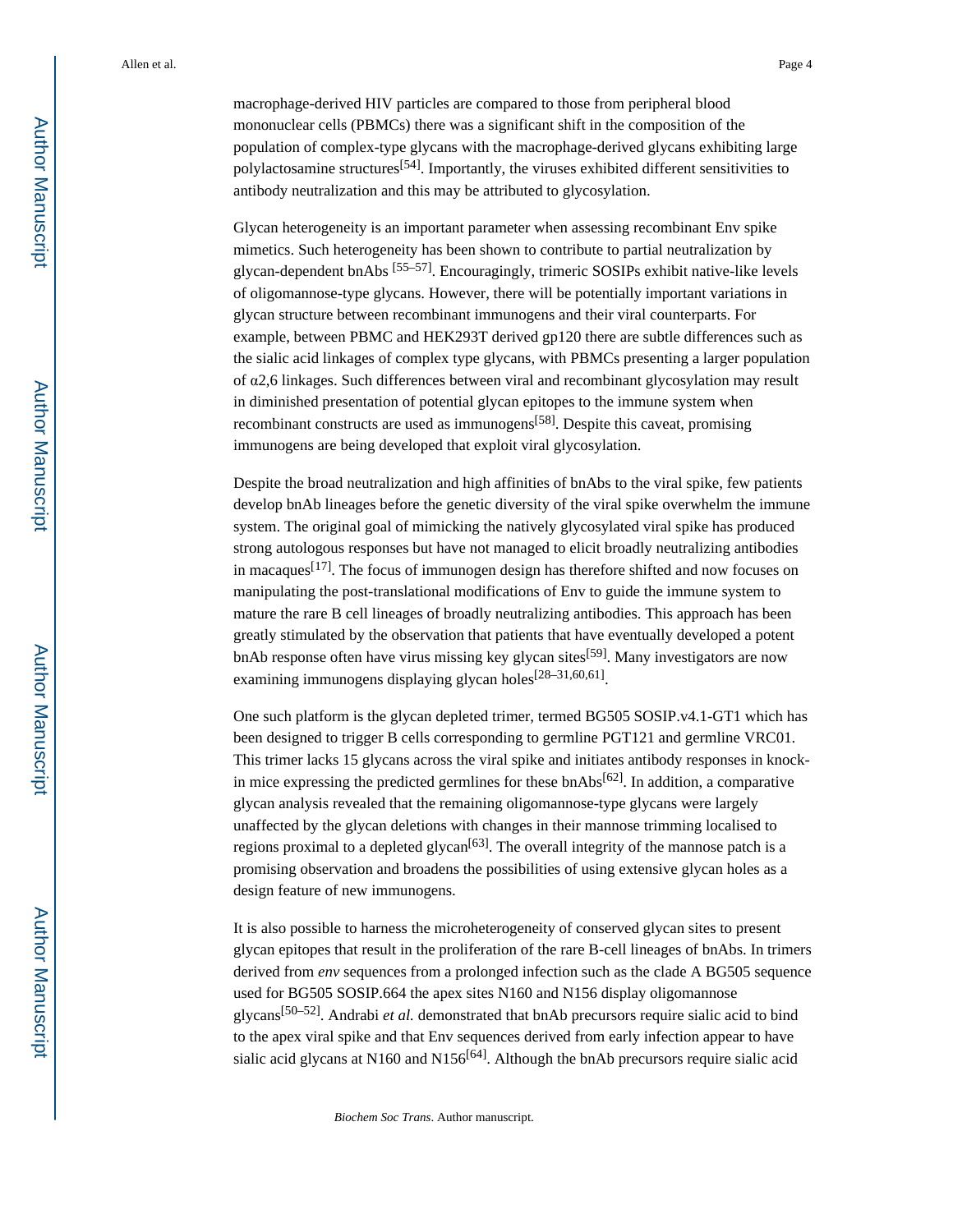the resultant mature bnAbs are able to bind to trimers containing apex sites that are well defined as oligomannose. These observations teach us that glycan heterogeneity can evolve during the course of infection and that this feature can potentially be exploited in vaccine design.

## **Optimising and bypassing furin cleavage**

Another critical post-translational modification of Env is furin cleavage of the gp160 proprotein. Furin cleavage is thought to occur in the trans Golgi network and is an essential step in the formation of functional correctly folded trimers. Furin cleaves between the gp120 and gp41 subunits of the gp160 polypeptide, recognising the amino acid motif Arg-X-(Arg/Lys)- Arg<sup>[65]</sup>. Negative stain electron microscopy of uncleaved trimers, which have been explored as viral spike mimetics, revealed that they do not naturally adopt the classical trimeric architecture[58,66]. The perturbation of the structural integrity resulting from a lack of furin cleavage also has implications for the post-translational modifications of candidate immunogens. Analysis of N-linked glycosylation on a global and a site-specific level on a number of uncleaved structures described an elevation in glycan processing, most likely resulting from aberrant trimerization<sup>[9,67]</sup>. As broadly neutralizing antibody epitopes frequently contain N-linked glycans the aberrant glycosylation resulting from a lack of furin cleavage will have knock-on effects on the antigenicity of those trimers. Furthermore, the destabilization of the quaternary structure ablates the binding of quaternary-specific bnAbs such as PGT151 and also reduces the affinity of other quaternary specific bnAbs such as PGT145[68,69] .

The requirement for furin cleavage for correct assembly is an important feature in the expression of BG505 SOSIP.664 as the low levels of endogenous furin result in large populations of uncleaved trimers. Binley *et al.* circumvented this problem by co-transfecting plasmid containing the *furin* gene concomitantly with BG505 SOSIP.664. In addition, it is important to optimise the protease cleavage step as much as possible. The majority of HIV strains present a furin cleavage site consisting of a REKR motif. A panel of mutations introduced to this region demonstrated that this is not the optimal motif for furin mediated Env glycoprotein cleavage. By replacing the REKR motif with 6 arginine residues the proteolytic separation of gp120 and gp41 is greatly improved<sup>[70]</sup>. By modifying the amino acid sequence in this way, it is possible to manipulate post-translational protease cleavage to allow for a larger amount of native-like material. Impressively, efficient furin cleavage has also now been achieved in production of clinical grade BG505 SOSIP.664 using a stable CHO cell line containing the target SOSIP, possessing an optimised furin cleavage site, and also the gene encoding furin<sup>[71]</sup>.

As well using recombinant glycoproteins as immunogens, a further strategy currently under investigation to boost the neutralizing antibody titre is to use DNA-based approaches. For DNA vaccines, the *env* gene is administered and the trimers are expressed by the host. In order to utilise this approach, it is favourable to bypass the furin cleavage stage as it removes the requirement of co-transfection with furin. Although previously defined uncleaved trimers have produced large populations of misfolded trimers, several constructs now exist that are able to form native-like trimers without the need for furin cleavage. By replacing the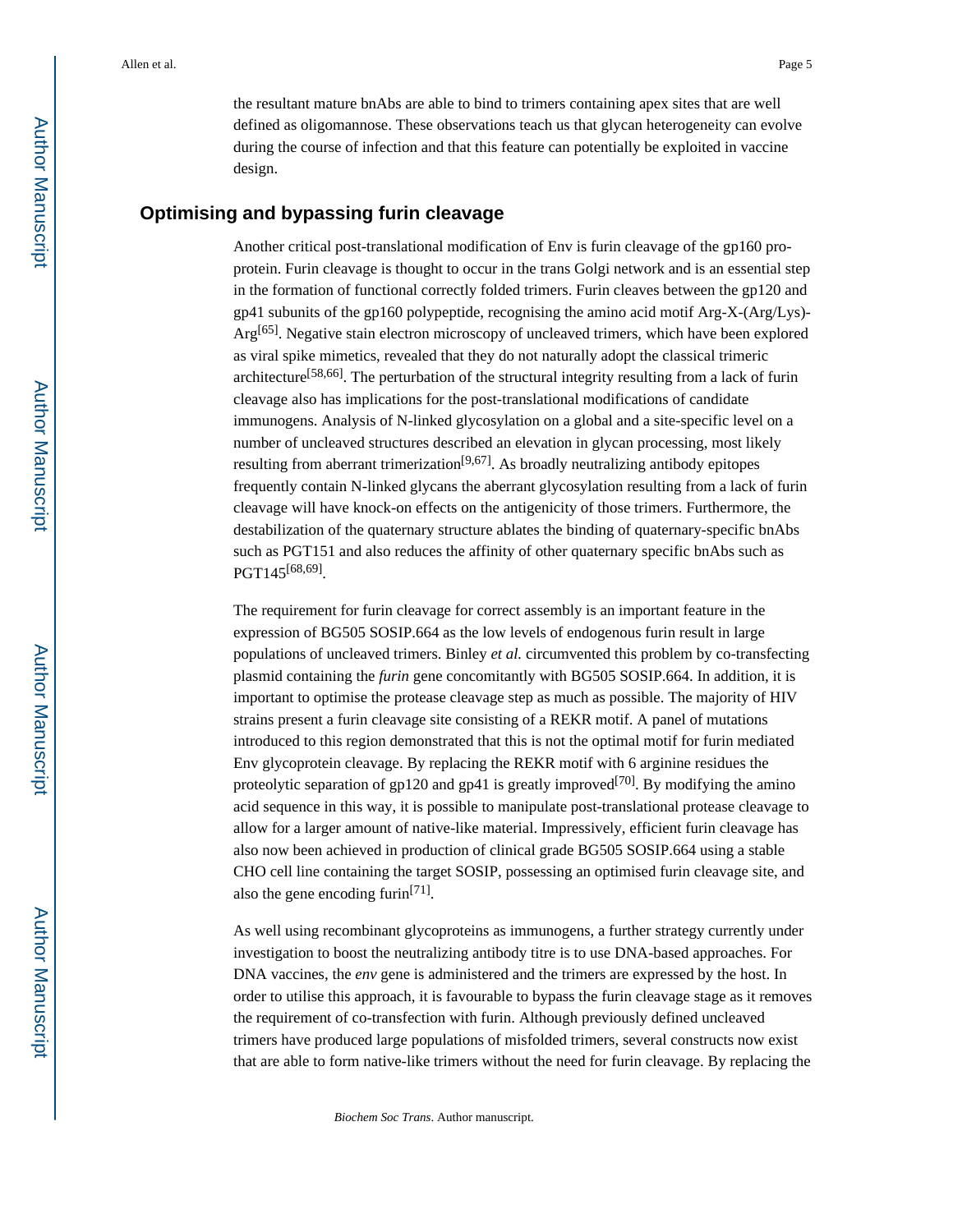furin cleavage site with a flexible linker it is possible to generate native-like trimers. With additional stabilizing mutations native flexibly linked (NFL) trimer display native-like bnAb binding and analogous glycosylation to BG505 SOSIP.664[6,30,72]. Using *in silico* methods Kong *et al.* redesigned the HR1 loop to generate uncleaved trimers that were stabilized in the pre-fusion conformation (UFO) and present trimers with greater stability that the equivalent SOSIP construct<sup>[73]</sup>. The ability to redesign fundamental post-translational modifications with little impact on the overall glycosylation and topology of the envelope spike further highlights the robustness of the glycan shield as a target for bnAb elicitation by immunization.

## **Perspective**

As immunogen strategies continue to move towards activating precursor B cells, innovations are increasingly exploiting or bypassing post-translational modifications of the envelope glycoprotein. These advances may well stimulate developments of efficacious vaccines against a much wider range of pathogens where classical vaccine design strategies have proven ineffective.

## **Acknowledgments**

M.C. is supported by the Scripps CHAVI-ID (1UM1AI100663), the International AIDS Vaccine Initiative (IAVI) Neutralizing Antibody Center CAVD grant (Glycan characterization and Outer Domain glycoform design; agreement 1981) and IAVI (VxPDC agreement 2402), and R.W.S. by NIH HIVRAD grant P01 AI110657. This project has received funding from the European Union's Horizon 2020 research and innovation programme under grant agreement No. 681137. R.W.S. is a recipient of a Vidi grant from the Netherlands Organization for Scientific Research (NWO) and a Starting Investigator Grant from the European Research Council (ERC-StG-2011–280829- SHEV). K.J.D. was funded by the Medical Research Council (MRC) (MR/K024426/1).

### **References**

- 1. Barouch DH, Stephenson KE, Borducchi EN, Smith K, Stanley K, McNally AG, et al. Protective efficacy of a global HIV-1 mosaic vaccine against heterologous SHIV challenges in rhesus monkeys. Cell. 2013; 155:531–539. [PubMed: 24243013]
- 2. Chung AW, Kumar MP, Arnold KB, Yu WH, Schoen MK, Dunphy LJ, et al. Dissecting Polyclonal Vaccine-Induced Humoral Immunity against HIV Using Systems Serology. Cell. 2015; 163:988– 998. [PubMed: 26544943]
- 3. Rerks-Ngarm S, Pitisuttithum P, Nitayaphan S, Kaewkungwal J, Chiu J, Paris R, et al. Vaccination with ALVAC and AIDSVAX to Prevent HIV-1 Infection in Thailand. N Engl J Med. 2009; 361:2209–2220. [PubMed: 19843557]
- 4. Chuang G-Y, Geng H, Pancera M, Xu K, Cheng C, Acharya P, et al. Structure-Based Design of a Soluble Prefusion-Closed HIV-1 Env Trimer with Reduced CD4 Affinity and Improved Immunogenicity. J Virol. 2017; 91:e02268–16. [PubMed: 28275193]
- 5. Sanders RW, Derking R, Cupo A, Julien J, Yasmeen A, De N, et al. A Next-Generation Cleaved, Soluble HIV-1 Env Trimer, BG505 SOSIP. 664 gp140, Expresses Multiple Epitopes for Broadly Neutralizing but Not Non-Neutralizing Antibodies. 2013; 9
- 6. Sharma SK, de Val N, Bale S, Guenaga J, Tran K, Feng Y, et al. Cleavage-independent HIV-1 Env trimers engineered as soluble native spike mimetics for vaccine design. Cell Rep. 2015; 11:539–50. [PubMed: 25892233]
- 7. Kulp DW, Steichen JM, Pauthner M, Hu X, Schiffner T, Liguori A, et al. Structure-based design of native-like HIV-1 envelope trimers to silence non-neutralizing epitopes and eliminate CD4 binding. Nat Commun. 2017; 8:1655. [PubMed: 29162799]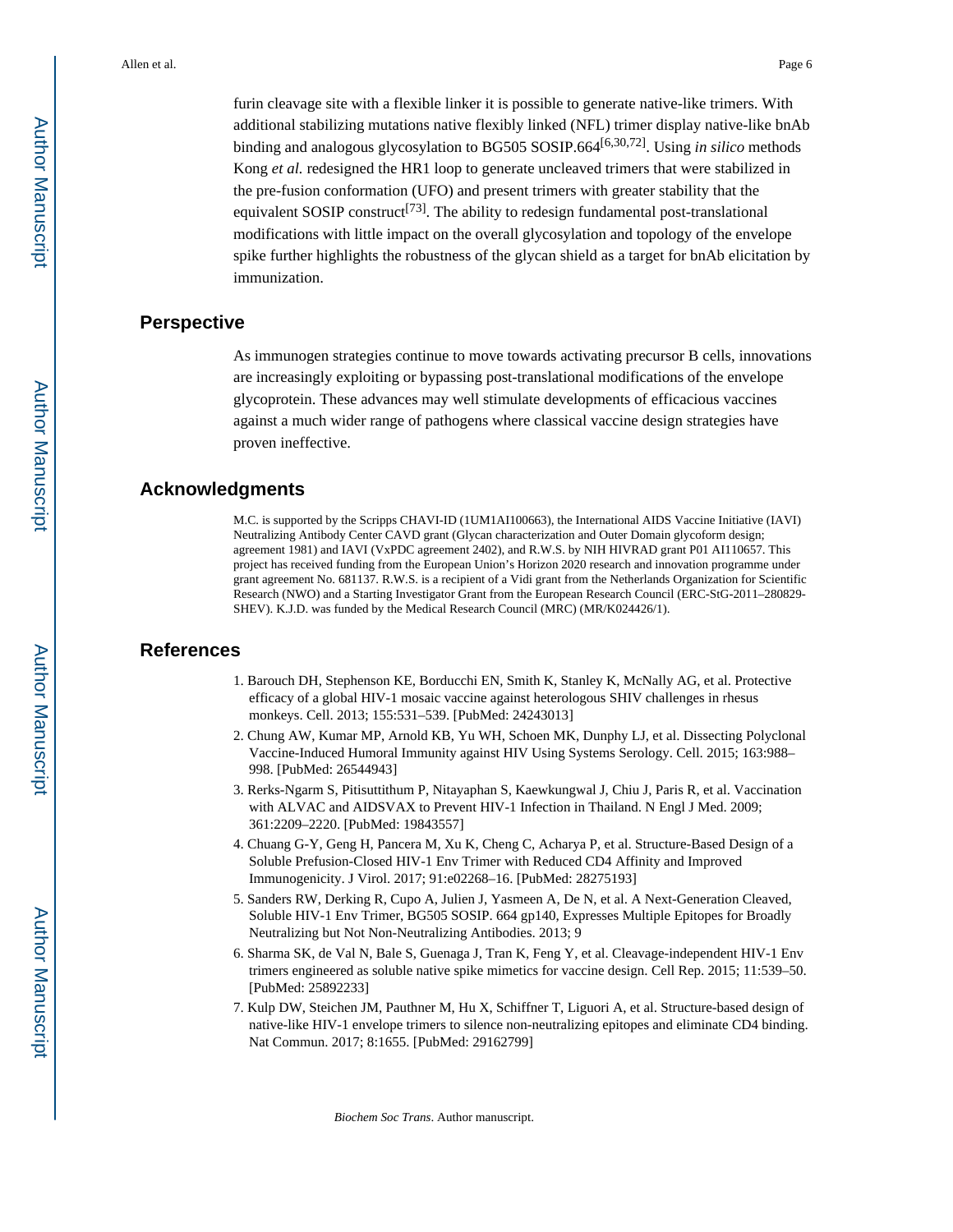- 8. Behrens A-J, Harvey DJ, Milne E, Cupo A, Kumar A, Zitzmann N, et al. Molecular architecture of the cleavage-dependent mannose patch on a soluble HIV-1 envelope glycoprotein trimer. J Virol. 2016; 44 JVI.01894-16.
- 9. Behrens A, Harvey DJ, Milne E, Cupo A, Kumar A, Zitzmann N, et al. Molecular Architecture of the Cleavage- Dependent Mannose Patch on a Soluble HIV-1 Envelope Glycoprotein Trimer. J Virol. 2017; 91:1–16.
- 10. Sanders RW, Derking R, Cupo A, Julien JP, Yasmeen A, de Val N, et al. A Next-Generation Cleaved, Soluble HIV-1 Env Trimer, BG505 SOSIP.664 gp140, Expresses Multiple Epitopes for Broadly Neutralizing but Not Non-Neutralizing Antibodies. PLoS Pathog. 2013; 9:e1003618. [PubMed: 24068931]
- 11. Stewart-Jones GBE, Soto C, Lemmin T, Chuang G-Y, Druz A, Kong R, et al. Trimeric HIV-1-Env Structures Define Glycan Shields from Clades A, B, and G. Cell. 2016; 165:813–826. [PubMed: 27114034]
- 12. Lee JH, de Val N, Lyumkis D, Ward AB. Model Building and Refinement of a Natively Glycosylated HIV-1 Env Protein by High-Resolution Cryoelectron Microscopy. Structure. 2015; 23:1943–1951. [PubMed: 26388028]
- 13. Gristick HB, von Boehmer L, West AP Jr, Schamber M, Gazumyan A, Golijanin J, et al. Natively glycosylated HIV-1 Env structure reveals new mode for antibody recognition of the CD4-binding site. Nat Struct Mol Biol. 2016; 23:906–915. [PubMed: 27617431]
- 14. Lee JH, Ozorowski G, Ward AB. Cryo-EM structure of a native, fully glycosylated, cleaved HIV-1 envelope trimer. Science. 2016; 351:1043–8. [PubMed: 26941313]
- 15. Crispin M, Ward AB, Wilson IA. Structure and Immune Recognition of the HIV Glycan Shield. Annu Rev Biophys. 2018; 47 annurev-biophys-060414-034156.
- 16. Torrents de la Peña A, de Taeye SW, Sliepen K, LaBranche CC, Burger JA, Schermer EE, et al. Immunogenicity in rabbits of SOSIP trimers from clades A, B and C, given individually, sequentially or in combinations. J Virol. 2018 JVI.01957-17. [PubMed: 29367243]
- 17. Pauthner M, Havenar-Daughton C, Sok D, Nkolola JP, Bastidas R, Boopathy AV, et al. Elicitation of Robust Tier 2 Neutralizing Antibody Responses in Nonhuman Primates by HIV Envelope Trimer Immunization Using Optimized Approaches. Immunity. 2017; 46:1073–1088. e6. [PubMed: 28636956]
- 18. Klasse PJ, LaBranche CC, Ketas TJ, Ozorowski G, Cupo A, Pugach P, et al. Sequential and Simultaneous Immunization of Rabbits with HIV-1 Envelope Glycoprotein SOSIP.664 Trimers from Clades A, B and C. PLOS Pathog. 2016; 12:e1005864. [PubMed: 27627672]
- 19. Burton DR, Hangartner L. Broadly Neutralizing Antibodies to HIV and Their Role in Vaccine Design. Annu Rev Immunol. 2016; 34:635–659. [PubMed: 27168247]
- 20. Mascola JR, Stiegler G, VanCott TC, Katinger H, Carpenter CB, Hanson CE, et al. Protection of macaques against vaginal transmission of a pathogenic HIV-1/SIV chimeric virus by passive infusion of neutralizing antibodies. Nat Med. 2000; 6:207–210. [PubMed: 10655111]
- 21. Hessell AJ, Rakasz EG, Tehrani DM, Huber M, Weisgrau KL, Landucci G, et al. Broadly Neutralizing Monoclonal Antibodies 2F5 and 4E10 Directed against the Human Immunodeficiency Virus Type 1 gp41 Membrane-Proximal External Region Protect against Mucosal Challenge by Simian-Human Immunodeficiency Virus SHIVBa-L. J Virol. 2010; 84:1302–1313. [PubMed: 19906907]
- 22. Shingai M, Donau OK, Plishka RJ, Buckler-White A, Mascola JR, Nabel GJ, et al. Passive transfer of modest titers of potent and broadly neutralizing anti-HIV monoclonal antibodies block SHIV infection in macaques. J Exp Med. 2014; 211:2061–74. [PubMed: 25155019]
- 23. Julg B, Liu P-T, Wagh K, Fischer WM, Abbink P, Mercado NB, et al. Protection against a mixed SHIV challenge by a broadly neutralizing antibody cocktail. Sci Transl Med. 2017; 9:eaao4235. [PubMed: 28931655]
- 24. Julg B, Tartaglia LJ, Keele BF, Wagh K, Pegu A, Sok D, et al. Broadly neutralizing antibodies targeting the HIV-1 envelope V2 apex confer protection against a clade C SHIV challenge. Sci Transl Med. 2017; 9:eaal1321. [PubMed: 28878010]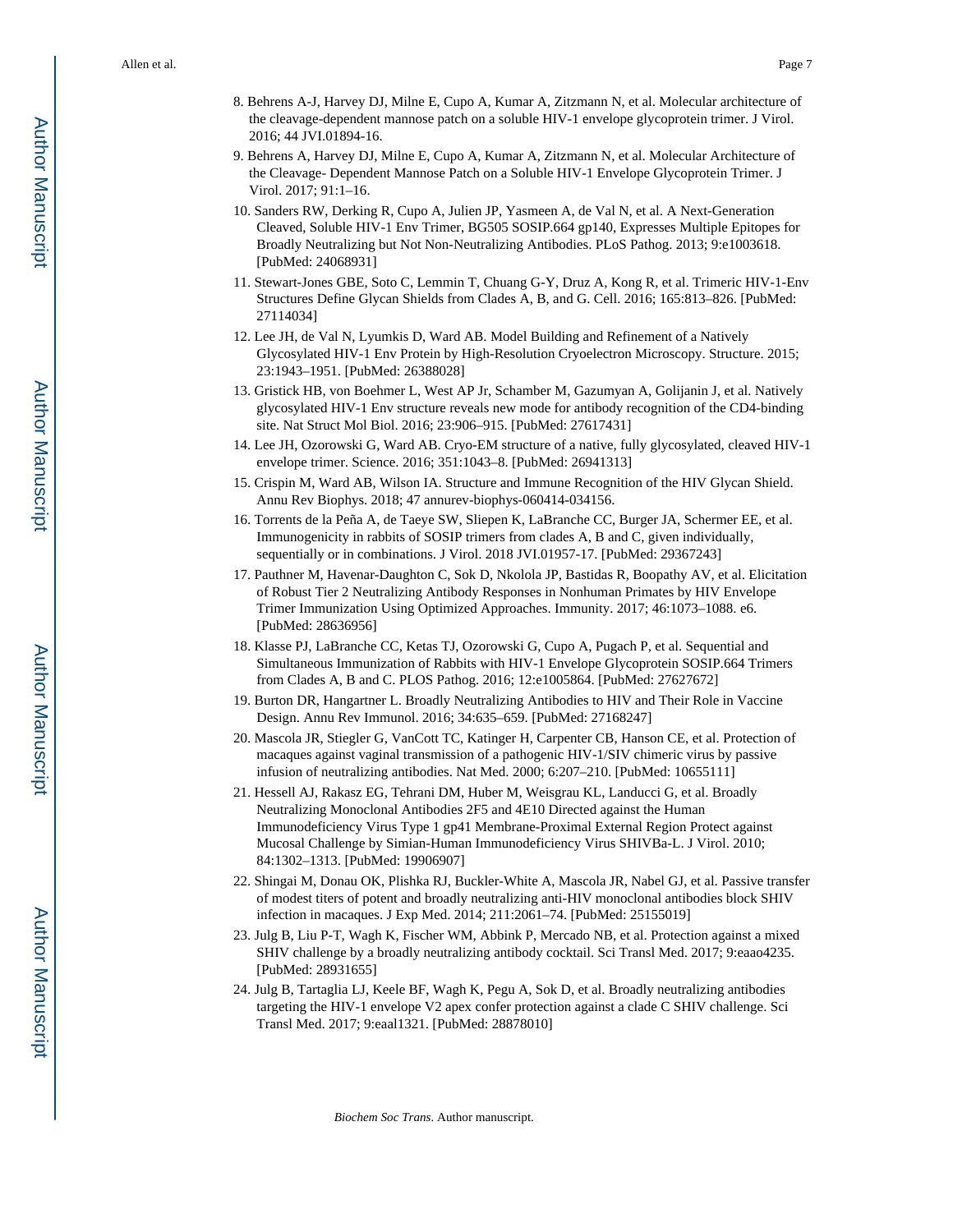- 25. Shibata R, Igarashi T, Haigwood N, Buckler–White A, Ogert R, Ross W, et al. Neutralizing antibody directed against the HIV–1 envelope glycoprotein can completely block HIV–1/SIV chimeric virus infections of macaque monkeys. Nat Med. 1999; 5:204–210. [PubMed: 9930869]
- 26. Sanders RW, Moore JP. Native-like Env trimers as a platform for HIV-1 vaccine design. Immunol Rev. 2017; 275:161–182. [PubMed: 28133806]
- 27. Torrents de la Peña A, Julien JP, de Taeye SW, Garces F, Guttman M, Ozorowski G, et al. Improving the Immunogenicity of Native-like HIV-1 Envelope Trimers by Hyperstabilization. Cell Rep. 2017; 20:1805–1817. [PubMed: 28834745]
- 28. Binley JM, Sanders RW, Clas B, Schuelke N, Master A, Guo Y, et al. A recombinant human immunodeficiency virus type 1 envelope glycoprotein complex stabilized by an intermolecular disulfide bond between the gp120 and gp41 subunits is an antigenic mimic of the trimeric virionassociated structure. J Virol. 2000; 74:627–43. [PubMed: 10623724]
- 29. Zhou T, Doria-Rose NA, Cheng C, Stewart-Jones GBE, Chuang G-Y, Chambers M, et al. Quantification of the Impact of the HIV-1-Glycan Shield on Antibody Elicitation. Cell Rep. 2017; 19:719–732. [PubMed: 28445724]
- 30. Dubrovskaya V, Guenaga J, de Val N, Wilson R, Feng Y, Movsesyan A, et al. Targeted N-glycan deletion at the receptor-binding site retains HIV Env NFL trimer integrity and accelerates the elicited antibody response. PLOS Pathog. 2017; 13:e1006614. [PubMed: 28902916]
- 31. McCoy LE, van Gils MJ, Ozorowski G, Messmer T, Briney B, Voss JE, et al. Holes in the Glycan Shield of the Native HIV Envelope Are a Target of Trimer-Elicited Neutralizing Antibodies. Cell Rep. 2016; 16:2327–2338. [PubMed: 27545891]
- 32. Stolf BS, Smyrnias I, Lopes LR, Vendramin A, Goto H, Laurindo FRM, et al. Protein disulfide isomerase and host-pathogen interaction. ScientificWorldJournal. 2011; 11:1749–61. [PubMed: 22125433]
- 33. Land A, Zonneveld D, Braakman I. Folding of HIV-1 envelope glycoprotein involves extensive isomerization of disulfide bonds and conformation-dependent leader peptide cleavage. FASEB J. 2003; 17:1058–67. [PubMed: 12773488]
- 34. Go EP, Hua D, Desaire H. Glycosylation and disulfide bond analysis of transiently and stably expressed clade C HIV-1 gp140 trimers in 293T cells identifies disulfide heterogeneity present in both proteins and differences in O-linked glycosylation. J Proteome Res. 2014; 13:4012–27. [PubMed: 25026075]
- 35. Gallina A, Hanley TM, Mandel R, Trahey M, Broder CC, Viglianti GA, et al. Inhibitors of proteindisulfide isomerase prevent cleavage of disulfide bonds in receptor-bound glycoprotein 120 and prevent HIV-1 entry. J Biol Chem. 2002; 277:50579–88. [PubMed: 12218051]
- 36. Go EP, Cupo A, Ringe R, Pugach P, Moore JP, Desaire H. Native Conformation and Canonical Disulfide Bond Formation Are Interlinked Properties of HIV-1 Env Glycoproteins. J Virol. 2016; 90:2884–2894.
- 37. Julien JP, Cupo A, Sok D, Stanfield RL, Lyumkis D, Deller MC, et al. Crystal structure of a soluble cleaved HIV-1 envelope trimer. Science (80- ). 2013; 342:1477–1483.
- 38. Wei X, Decker JM, Wang S, Hui H, Kappes JC, Wu X, et al. Antibody neutralization and escape by HIV-1. Nature. 2003; 422:307–312. [PubMed: 12646921]
- 39. Reitter JN, Means RE, Desrosiers RC. A role for carbohydrates in immune evasion in AIDS. Nat Med. 1998; 4:679–684. [PubMed: 9623976]
- 40. Coss KP, Vasiljevic S, Pritchard LK, Krumm SA, Glaze M, Madzorera S, et al. HIV-1 Glycan Density Drives the Persistence of the Mannose Patch within an Infected Individual. J Virol. 2016; 90:11132–11144. [PubMed: 27707925]
- 41. Blay WM, Gnanakaran S, Foley B, Doria-Rose NA, Korber BT, Haigwood NL. Consistent patterns of change during the divergence of human immunodeficiency virus type 1 envelope from that of the inoculated virus in simian/human immunodeficiency virus-infected macaques. J Virol. 2006; 80:999–1014. [PubMed: 16379001]
- 42. Borggren M, Repits J, Sterjovski J, Uchtenhagen H, Churchill MJ, Karlsson A, et al. Increased sensitivity to broadly neutralizing antibodies of end-stage disease R5 HIV-1 correlates with evolution in Env glycosylation and charge. PLoS One. 2011; 6:e20135. [PubMed: 21698221]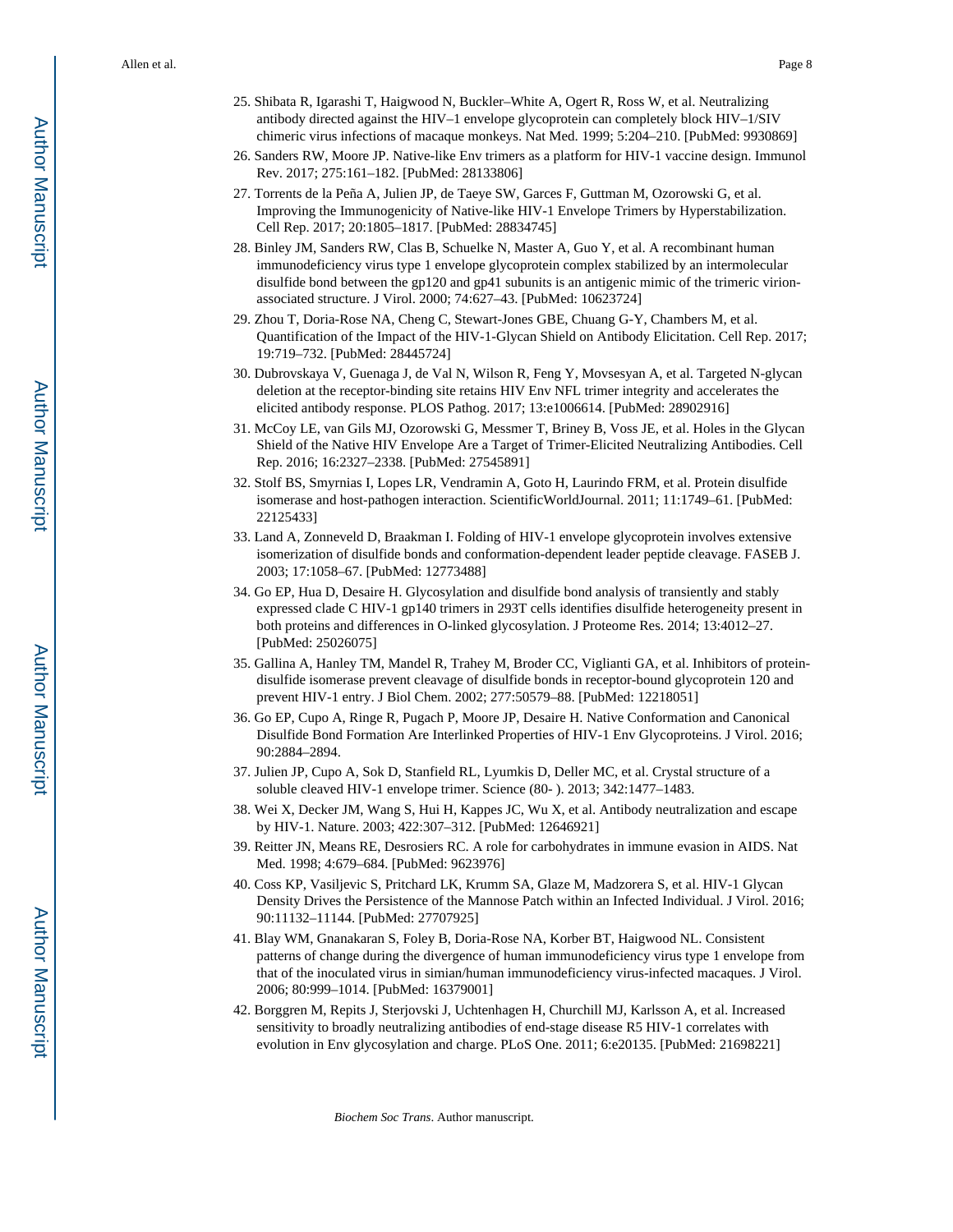- 43. Moore PL, Gray ES, Wibmer CK, Bhiman JN, Nonyane M, Sheward DJ, et al. Evolution of an HIV glycan–dependent broadly neutralizing antibody epitope through immune escape. Nat Med. 2012; 18:1688–1692. [PubMed: 23086475]
- 44. Huang J, Kang BH, Pancera M, Lee JH, Tong T, Feng Y, et al. Broad and potent HIV-1 neutralization by a human antibody that binds the gp41-gp120 interface. Nature. 2014; 515:138– 142. [PubMed: 25186731]
- 45. Auwerx J, François KO, Covens K, Van Laethem K, Balzarini J. Glycan deletions in the HIV-1 gp120 V1/V2 domain compromise viral infectivity, sensitize the mutant virus strains to carbohydrate-binding agents and represent a specific target for therapeutic intervention. Virology. 2008; 382:10–19. [PubMed: 18930512]
- 46. Zhou T, Zheng A, Baxa U, Chuang GY, Georgiev IS, Kong R, et al. A Neutralizing Antibody Recognizing Primarily N-linked Glycan Targets the Silent Face of the HIV Envelope. Immunity. 2018; 48:500–513. e6. [PubMed: 29548671]
- 47. Ward AB, Wilson IA. The HIV-1 envelope glycoprotein structure: nailing down a moving target. Immunol Rev. 2017; 275:21–32. [PubMed: 28133813]
- 48. Travers SA. Conservation, Compensation, and Evolution of N-Linked Glycans in the HIV-1 Group M Subtypes and Circulating Recombinant Forms. ISRN AIDS. 2012; 2012:823605. [PubMed: 24052884]
- 49. Behrens A-J, Crispin M. Structural principles controlling HIV envelope glycosylation. Curr Opin Struct Biol. 2017; 44:125–133. [PubMed: 28363124]
- 50. Cao L, Diedrich JK, Kulp DW, Pauthner M, He L, Park S-KR, et al. Global site-specific Nglycosylation analysis of HIV envelope glycoprotein. Nat Commun. 2017; 8:14954. [PubMed: 28348411]
- 51. Panico M, Bouché L, Binet D, O'Connor M-J, Rahman D, Pang P-C, et al. Mapping the complete glycoproteome of virion-derived HIV-1 gp120 provides insights into broadly neutralizing antibody binding. Sci Rep. 2016; 6:32956. [PubMed: 27604319]
- 52. Behrens AJ, Vasiljevic S, Pritchard LK, Harvey DJ, Andev RS, Krumm SA, et al. Composition and Antigenic Effects of Individual Glycan Sites of a Trimeric HIV-1 Envelope Glycoprotein. Cell Rep. 2016; 14:2695–2706. [PubMed: 26972002]
- 53. Pritchard LK, Vasiljevic S, Ozorowski G, Seabright GE, Cupo A, Ringe R, et al. Structural Constraints Determine the Glycosylation of HIV-1 Envelope Trimers. Cell Rep. 2015; 11:1604– 1613. [PubMed: 26051934]
- 54. Willey RL, Shibata R, Freed EO, Cho MW, Martin MA. Differential Glycosylation, Virion Incorporation, and Sensitivity to Neutralizing Antibodies of Human Immunodeficiency Virus Type 1 Envelope Produced from Infected Primary T-Lymphocyte and Macrophage Cultures. J Virol. 1996; 70:6431–6436. [PubMed: 8709276]
- 55. Pritchard LK, Spencer DIR, Royle L, Vasiljevic S, Krumm SA, Doores KJ, et al. Glycan Microheterogeneity at the PGT135 Antibody Recognition Site on HIV-1 gp120 Reveals a Molecular Mechanism for Neutralization Resistance. J Virol. 2015; 89:6952–9. [PubMed: 25878100]
- 56. McCoy LE, Falkowska E, Doores KJ, Le K, Sok D, van Gils MJ, et al. Incomplete Neutralization and Deviation from Sigmoidal Neutralization Curves for HIV Broadly Neutralizing Monoclonal Antibodies. PLoS Pathog. 2015; 11:1–19.
- 57. Katie, Doores J, Burton DR. Variable Loop Glycan Dependency of the Broad and Potent HIV-1- Neutralizing Antibodies PG9 and PG16. J Virol. 2010; 84:10510–10521.
- 58. Pritchard LK, Harvey DJ, Bonomelli C, Crispin M, Doores KJ. Cell- and Protein-Directed Glycosylation of Native Cleaved HIV-1 Envelope. J Virol. 2015; 89:8932–8944. [PubMed: 26085151]
- 59. Crooks ET, Tong T, Chakrabarti B, Narayan K, Georgiev IS, Menis S, et al. Vaccine-Elicited Tier 2 HIV-1 Neutralizing Antibodies Bind to Quaternary Epitopes Involving Glycan-Deficient Patches Proximal to the CD4 Binding Site. PLoS Pathog. 2015; 11:e1004932. [PubMed: 26023780]
- 60. Voss JE, Andrabi R, McCoy LE, de Val N, Fuller RP, Messmer T, et al. Elicitation of Neutralizing Antibodies Targeting the V2 Apex of the HIV Envelope Trimer in a Wild-Type Animal Model. Cell Rep. 2017; 21:222–235. [PubMed: 28978475]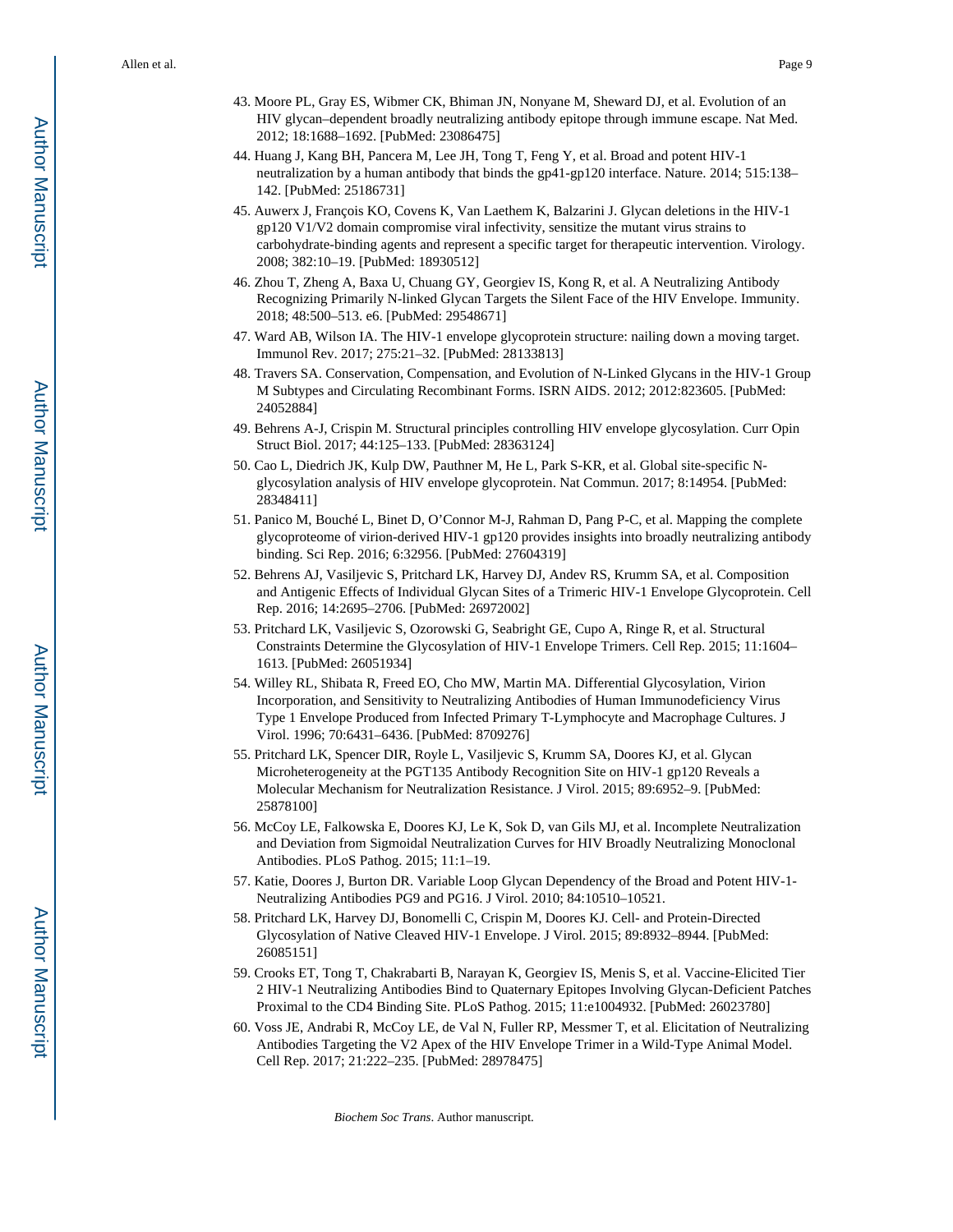- 61. Wibmer CK, Gorman J, Anthony CS, Mkhize NN, Druz A, York T, et al. Structure of an N276- Dependent HIV-1 Neutralizing Antibody Targeting a Rare V5 Glycan Hole Adjacent to the CD4 Binding Site. J Virol. 2016; 90:10220–10235. [PubMed: 27581986]
- 62. Medina-Ramírez M, Garces F, Escolano A, Skog P, de Taeye SW, Del Moral-Sanchez I, et al. Design and crystal structure of a native-like HIV-1 envelope trimer that engages multiple broadly neutralizing antibody precursors in vivo. J Exp Med. 2017; 214:2573–2590. [PubMed: 28847869]
- 63. Behrens AJ, Kumar A, Medina-Ramirez M, Cupo A, Marshall K, Cruz Portillo VM, et al. Integrity of Glycosylation Processing of a Glycan-Depleted Trimeric HIV-1 Immunogen Targeting Key B-Cell Lineages. J Proteome Res. 2018; 17:987–999. [PubMed: 29420040]
- 64. Andrabi R, Su C-Y, Liang C-H, Shivatare SS, Briney B, Voss JE, et al. Glycans Function as Anchors for Antibodies and Help Drive HIV Broadly Neutralizing Antibody Development. Immunity. 2018; 47:524–537. e3.
- 65. Molloy SS, Bresnahan PA, Leppla SH, Klimpel KR, Thomas G. Human furin is a calciumdependent serine endoprotease that recognizes the sequence Arg-X-X-Arg and efficiently cleaves anthrax toxin protective antigen. J Biol Chem. 1992; 267:16396–16402. [PubMed: 1644824]
- 66. Ringe RP, Sanders RW, Yasmeen A, Kim HJ, Lee JH, Cupo A, et al. Cleavage strongly influences whether soluble HIV-1 envelope glycoprotein trimers adopt a native-like conformation. Proc Natl Acad Sci U S A. 2013; 110:18256–61. [PubMed: 24145402]
- 67. Pritchard LK, Vasiljevic S, Ozorowski G, Seabright GE, Cupo A, Ringe R, et al. Structural Constraints Determine the Glycosylation of HIV-1 Envelope Trimers. Cell Rep. 2015; 11:1604– 1613. [PubMed: 26051934]
- 68. Walker LM, Huber M, Doores KJ, Falkowska E, Pejchal R, Julien JP, et al. Broad neutralization coverage of HIV by multiple highly potent antibodies. Nature. 2011; 477:466–470. [PubMed: 21849977]
- 69. Falkowska E, Le KM, Ramos A, Doores KJ, Lee JH, Blattner C, et al. Broadly neutralizing HIV antibodies define a glycan-dependent epitope on the prefusion conformation of gp41 on cleaved envelope trimers. Immunity. 2014; 40:657–668. [PubMed: 24768347]
- 70. Binley JM, Sanders RW, Master A, Cayanan CS, Wiley CL, Schiffner L, et al. Enhancing the proteolytic maturation of human immunodeficiency virus type 1 envelope glycoproteins. J Virol. 2002; 76:2606–16. [PubMed: 11861826]
- 71. Dey AK, Cupo A, Ozorowski G, Sharma VK, Behrens A-J, Go EP, et al. cGMP production and analysis of BG505 SOSIP.664, an extensively glycosylated, trimeric HIV-1 envelope glycoprotein vaccine candidate. Biotechnol Bioeng. 2017 [PubMed: 29150937]
- 72. Guenaga J, Dubrovskaya V, de Val N, Sharma SK, Carrette B, Ward AB, et al. Structure-Guided Redesign Increases the Propensity of HIV Env To Generate Highly Stable Soluble Trimers. J Virol. 2015; 90:2806–17. [PubMed: 26719252]
- 73. Kong L, He L, de Val N, Vora N, Morris CD, Azadnia P, et al. Uncleaved prefusion-optimized gp140 trimers derived from analysis of HIV-1 envelope metastability. Nat Commun. 2016; 7:12040. [PubMed: 27349805]